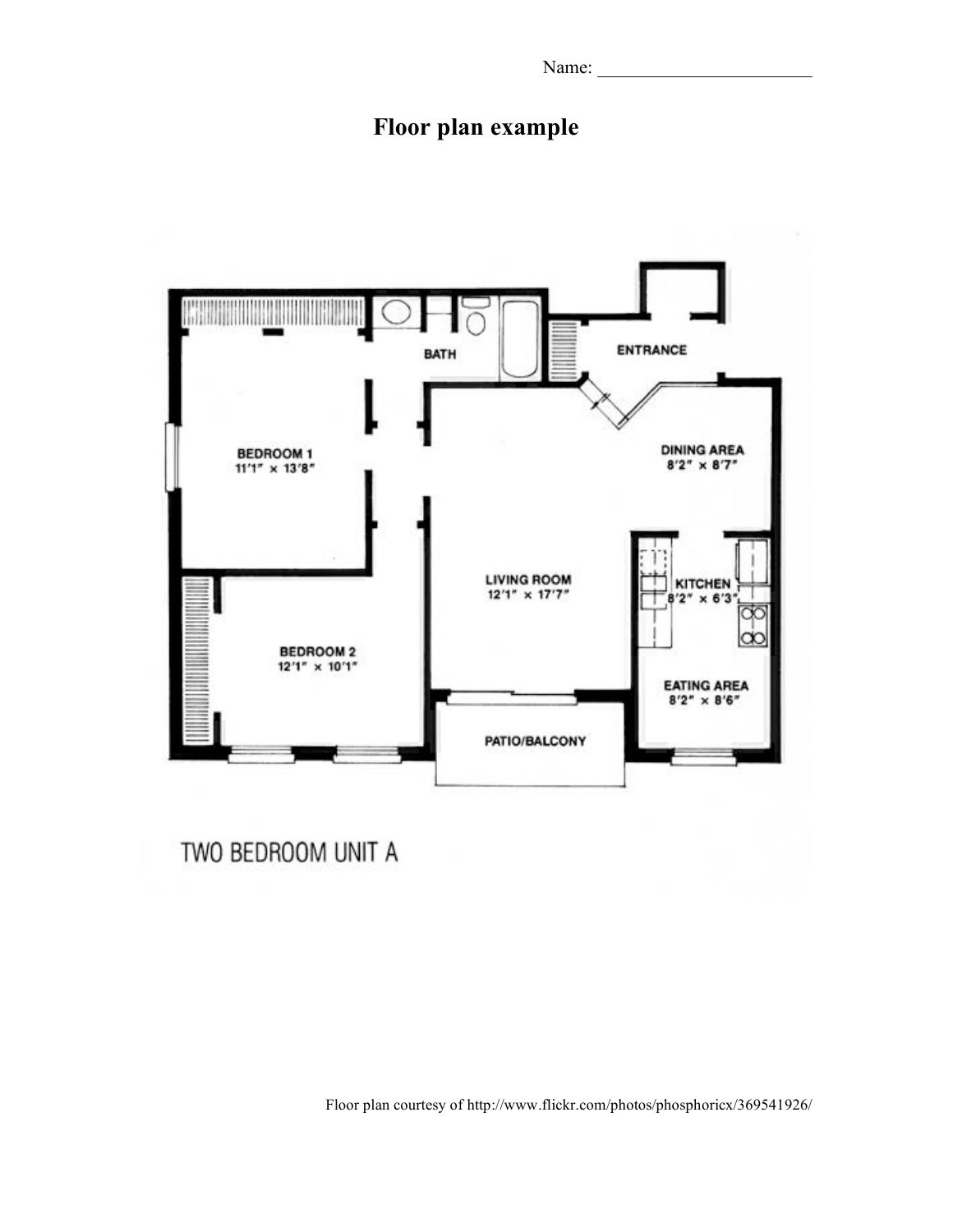## **General contractor scenario and guidelines**

You are the general contractor for a local company that builds homes. Your rate for construction is \$100 per square foot. You have been hired to draw the plans for a home that is approximately 2,000 square feet. Design a home using the following requirements.

\_\_\_ 1. Use each of the following shapes at least once in your design. (25 points)

| <b>Shapes</b>                                                                       | Formula (to calculate area) |
|-------------------------------------------------------------------------------------|-----------------------------|
| Rectangle                                                                           |                             |
| Parallelogram                                                                       |                             |
| Triangle                                                                            |                             |
| Circle                                                                              |                             |
| Trapezoid                                                                           |                             |
| 2. Produce a key for the value of one square in relation to actual feet. (5 points) |                             |
| 3. Label the rooms – name each room and give its dimensions (10 points)             |                             |

- \_\_\_ 4. Work pages (40 points)
	- Provide a picture of each room
	- Tell the shape of the room
	- Decide which formula to use to calculate the area
	- Work the problem out
- 5. Landscape design the outside appearance of the home with shrubs, trees, etc. Be sure to add color! (5 points)
- \_\_\_ 6. Calculate the total cost of the home (5 points)
- 7. Reflection paper (10 points)

\_\_\_ **Total points earned (100)**